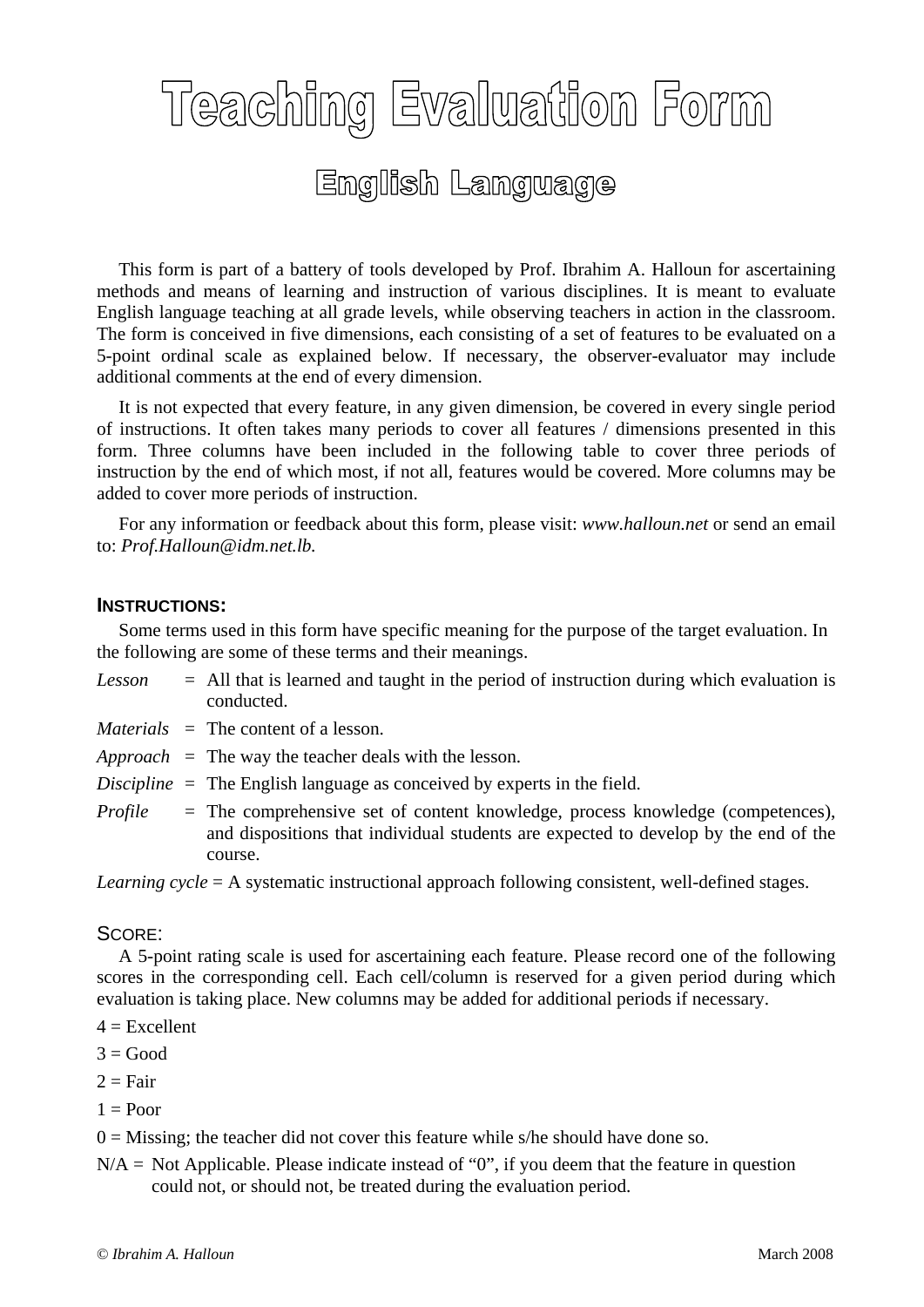| <b>DIMENSION</b>        |            |                                                                                                                               |                                                  |          | <b>SCORE</b> |  |  |
|-------------------------|------------|-------------------------------------------------------------------------------------------------------------------------------|--------------------------------------------------|----------|--------------|--|--|
| <b>FEATURE</b>          |            |                                                                                                                               | Period 1                                         | Period 2 | Period 3     |  |  |
|                         |            |                                                                                                                               | <b>DATE</b>                                      |          |              |  |  |
|                         | <b>1C</b>  | Semantic aspects (vocabulary/terminology, meaning,                                                                            |                                                  |          |              |  |  |
|                         | 2C         | interpretation) are adequately treated                                                                                        |                                                  |          |              |  |  |
|                         |            | Syntactic aspects (structure of individual, and groups of,<br>sentences; grammar) are adequately treated                      |                                                  |          |              |  |  |
|                         |            | 3C Various materials are adequately sequenced and coherently                                                                  |                                                  |          |              |  |  |
| CONTENT KNOWLEDGE       |            | related within and across lessons                                                                                             |                                                  |          |              |  |  |
|                         | 4C         | Materials are treated helicoidally: critical elements are revisited                                                           |                                                  |          |              |  |  |
|                         |            | with increasing complexity throughout consecutive lessons                                                                     |                                                  |          |              |  |  |
|                         |            | <b>5C</b> Breadth (scope and amount) and depth (quality details) of                                                           |                                                  |          |              |  |  |
|                         |            |                                                                                                                               | covered materials are adequate and well-balanced |          |              |  |  |
|                         |            | 6C Materials are accurate and flawless                                                                                        |                                                  |          |              |  |  |
|                         |            | <b>Additional comments:</b>                                                                                                   |                                                  |          |              |  |  |
|                         |            |                                                                                                                               |                                                  |          |              |  |  |
|                         |            |                                                                                                                               |                                                  |          |              |  |  |
|                         | 7P         | Students adequately develop their listening proficiency and                                                                   |                                                  |          |              |  |  |
|                         |            | oral comprehension                                                                                                            |                                                  |          |              |  |  |
|                         | <b>8P</b>  | Students articulate well-enough their pronunciation and oral                                                                  |                                                  |          |              |  |  |
|                         |            | expression and communication                                                                                                  |                                                  |          |              |  |  |
|                         | <b>9P</b>  | Students adequately develop their reading proficiency and                                                                     |                                                  |          |              |  |  |
|                         |            | written comprehension                                                                                                         |                                                  |          |              |  |  |
|                         | 10P        | Students articulate well-enough their written expression and                                                                  |                                                  |          |              |  |  |
|                         |            | communication                                                                                                                 |                                                  |          |              |  |  |
|                         | 11P        | Students are guided to develop various semantic and syntactic                                                                 |                                                  |          |              |  |  |
|                         |            | rules for interpretive and structural purposes respectively                                                                   |                                                  |          |              |  |  |
| PROCESSES / COMPETENCES | 12P        | Students develop critical thinking through various analysis                                                                   |                                                  |          |              |  |  |
|                         |            | modes and normative (criterial) evaluation                                                                                    |                                                  |          |              |  |  |
|                         | 13P        | Students are guided to follow systematic strategies for making                                                                |                                                  |          |              |  |  |
|                         |            | objective decisions about appropriate problematic situations                                                                  |                                                  |          |              |  |  |
|                         | 14P        | Students are guided to deal with the same situation from                                                                      |                                                  |          |              |  |  |
|                         |            | different perspectives, and following different methods                                                                       |                                                  |          |              |  |  |
|                         | 15P        | Students are guided to extrapolate materials beyond their                                                                     |                                                  |          |              |  |  |
|                         |            | immediate domain, and connect English to other disciplines                                                                    |                                                  |          |              |  |  |
|                         |            | <b>Additional comments:</b>                                                                                                   |                                                  |          |              |  |  |
|                         |            |                                                                                                                               |                                                  |          |              |  |  |
|                         |            |                                                                                                                               |                                                  |          |              |  |  |
| <b>DISPOSITIONS</b>     | 16D        | Students relate covered materials to their everyday life, and<br>enhance their cultural awareness                             |                                                  |          |              |  |  |
|                         |            |                                                                                                                               |                                                  |          |              |  |  |
|                         | 17D        | Students develop positive learning attitudes, including self-<br>confidence, perseverance, autonomy, and the realization that |                                                  |          |              |  |  |
|                         |            | it takes more effort than talent to learn covered materials                                                                   |                                                  |          |              |  |  |
|                         | <b>18D</b> | Students appreciate objectivity, precision and concision, as                                                                  |                                                  |          |              |  |  |
|                         |            | well as coherence and consistency in thought, discourse and                                                                   |                                                  |          |              |  |  |
|                         |            | judgment, within and outside the discipline                                                                                   |                                                  |          |              |  |  |
|                         | 19D        | Students work more on their creativity than on their capacity                                                                 |                                                  |          |              |  |  |
|                         |            | to assimilate and recall information or reproduce operations                                                                  |                                                  |          |              |  |  |
|                         | 20D        | Students develop positive social attitudes, including open-                                                                   |                                                  |          |              |  |  |
|                         |            | mindedness, collaboration, respect and tolerance of others,                                                                   |                                                  |          |              |  |  |
|                         |            | equity, and bias rejection                                                                                                    |                                                  |          |              |  |  |
|                         |            | <b>Additional comments:</b>                                                                                                   |                                                  |          |              |  |  |
|                         |            |                                                                                                                               |                                                  |          |              |  |  |
|                         |            |                                                                                                                               |                                                  |          |              |  |  |